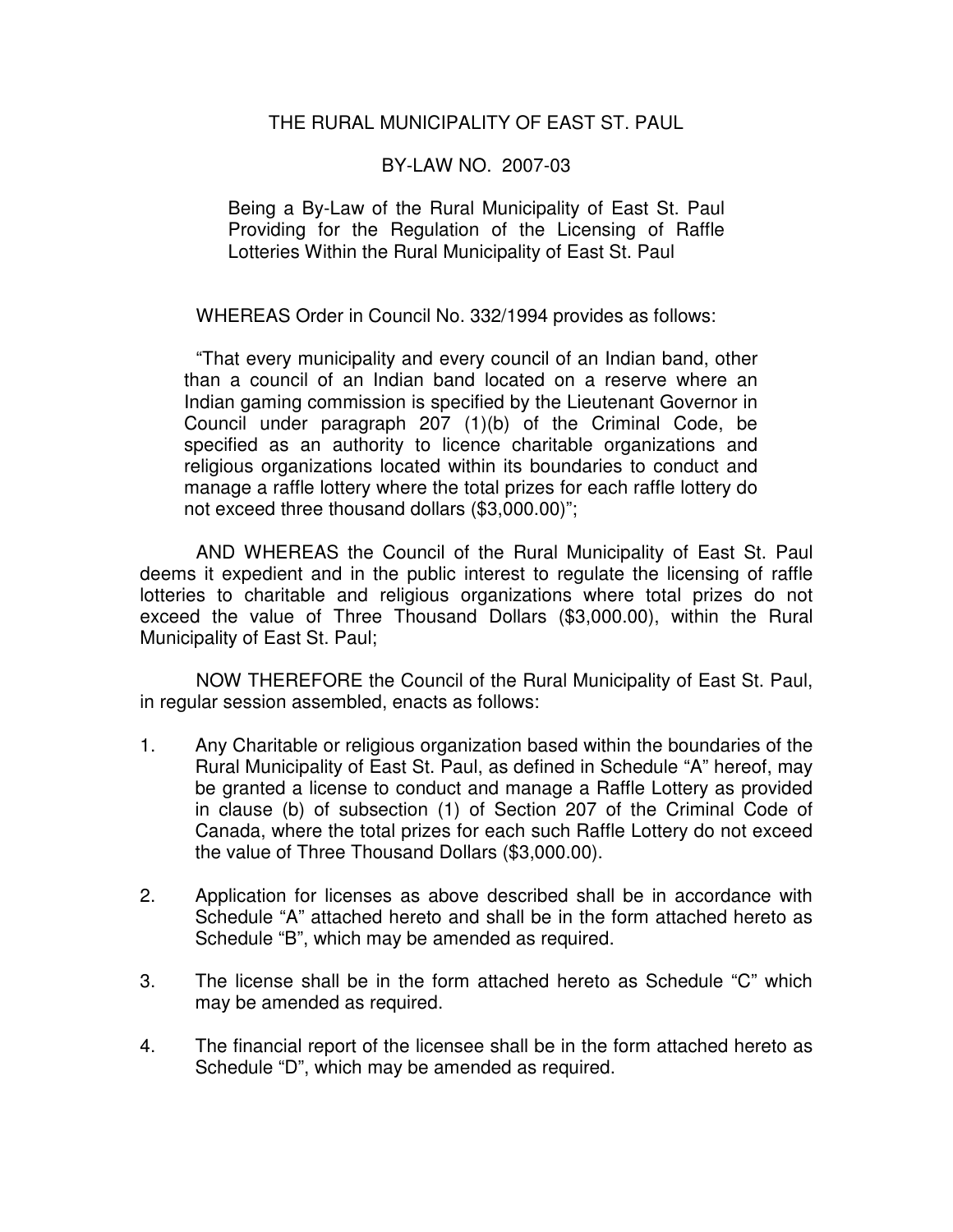- 5. The fee for issuing of licenses for raffle lotteries shall be 1.5% of the gross sales, with a minimum fee of Five Dollars (\$5.00).
- 6. The license shall expire upon the completion of the raffle draw or such earlier date as may be set forth in the license.
- 7. The Chief Administrative Officer or designate shall be charged with the responsibility for issuing licenses for raffle lotteries within the Municipality.
- 8. Any person, religious or charitable organization who contravenes, or refuses, neglects, omits, or fails to obey or observe, any provision of this by-law, is guilty of an offence and is liable to a fine not exceeding Five Hundred Dollars (\$500.00), or to imprisonment for a term not exceeding 30 days, or both. Where this contravention, refusal, neglect, omission, or failure continues for more than one day, the person, or charitable or religious organization is guilty of a separate offence for each day that it continues.
- 9. That on the passing of this by-law, By-Law No. 99-20 and 2003-16 is hereby rescinded.

 DONE AND PASSED as a by-law of the Rural Municipality of East St. Paul, by the Council thereof duly assembled, at the Rural Municipality of East St. Paul, in Manitoba, this  $9<sup>th</sup>$  day of May, A. D. 2007.

Originally signed by Lawrence Morris

\_\_\_\_\_\_\_\_\_\_\_\_\_\_\_\_\_\_\_\_\_\_\_\_\_\_\_\_\_\_\_\_\_\_

\_\_\_\_\_\_\_\_\_\_\_\_\_\_\_\_\_\_\_\_\_\_\_\_\_\_\_\_\_\_\_\_\_\_

Reeve

Originally signed by Jerome Mauws

Chief Administrative Officer

Read a first time this  $25<sup>th</sup>$  day of April, A. D. 2007.

Read a second time this  $9<sup>th</sup>$  day of May, A. D. 2007.

Read a third time this  $9<sup>th</sup>$  day of May, A. D. 2007.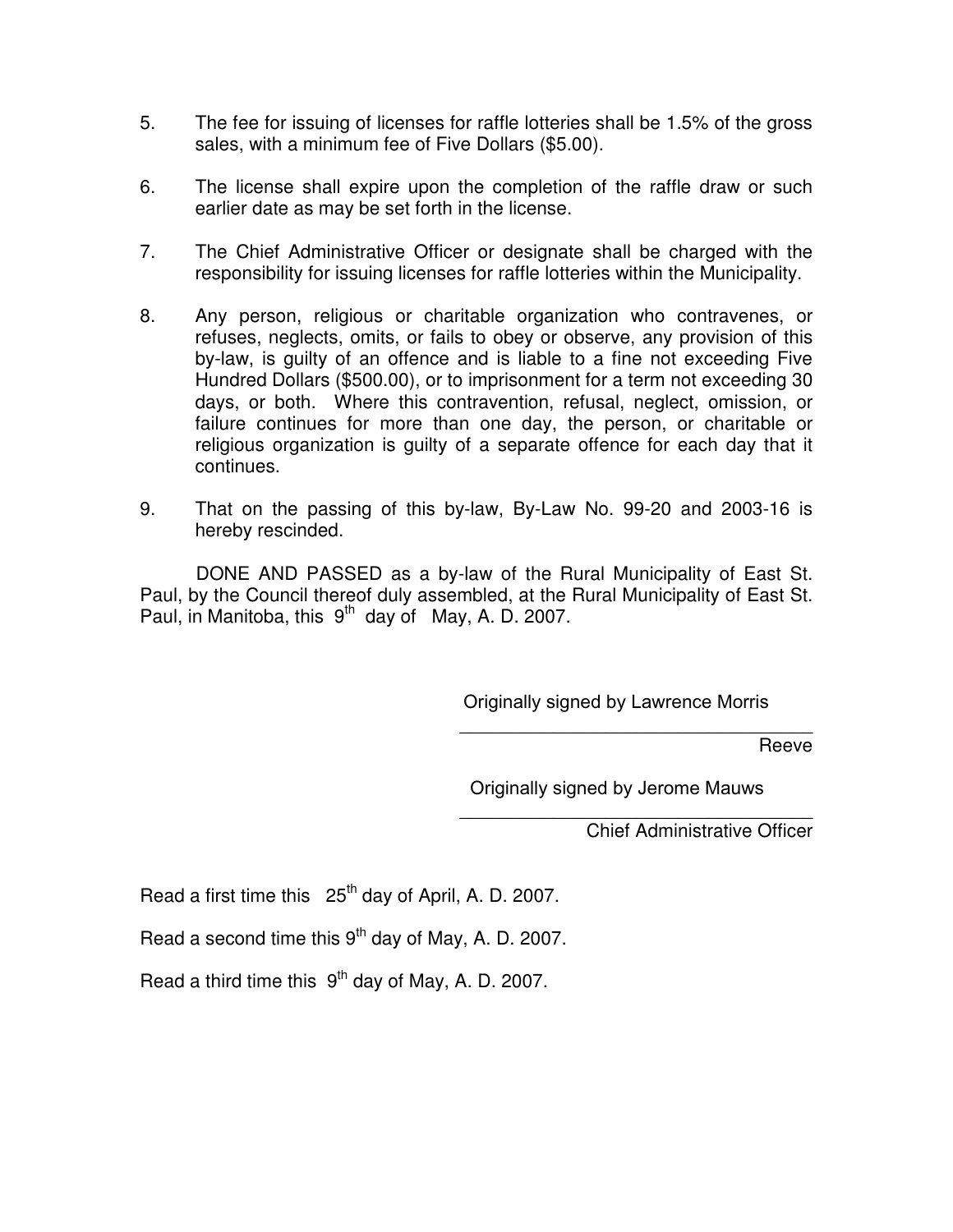## SCHEDULE "A"

#### Terms and Conditions Relating to the Management and Conduct of Lotteries Licensed by Municipal Governments

## **Interpretation**

- 1. "Raffle lottery" means a lottery scheme within the meaning of subsection 207(4) of the Criminal Code (Canada) in which a prize consisting of an article of value, or cash, or both, is awarded or disposed of by value, or cash, or both, is awarded or disposed of by lot, by selling a chance of winning the prize to a number of persons for a fraction of the value of the prize.
- 2. Organization based within the Rural Municipality of East St. Paul" means either the activity takes place in the Rural Municipality of East St. Paul, OR at least one member of the organization resides within the Rural Municipality of East St. Paul.

## **Authority to License**

- 2. That every municipality be specified as an authority to license charitable organizations and religious organizations located within its boundaries to conduct and manage a raffle lottery where the total prizes for each raffle lottery do not exceed Three Thousand Dollars (\$3,000.00).
- 3. 207(4) In this section, "lottery scheme" means a game or any proposal, scheme, plan, means, device, contrivance or operation described in any of paragraphs 206(1)(a) to (g) whether or not it involves betting, pool selling or a pool system of betting other than
	- (a) a dice game, three-card monte, punch board or coin table;
	- (b) bookmaking, pool selling or the making or recording of bets, including bets made through the agency of a pool or pari-mutuel, on any race or fight, or on a single sport event or athletic contest; or
	- (c) for the purposes of paragraphs  $(1)(b)$  to  $(f)$ , a game or proposal, scheme, plan, means, device, contrivance or operation described in any of paragraphs 206(1)(a) to (g) that is operated on or through a computer, video device or slot machine, within the meaning of subsection 198(3).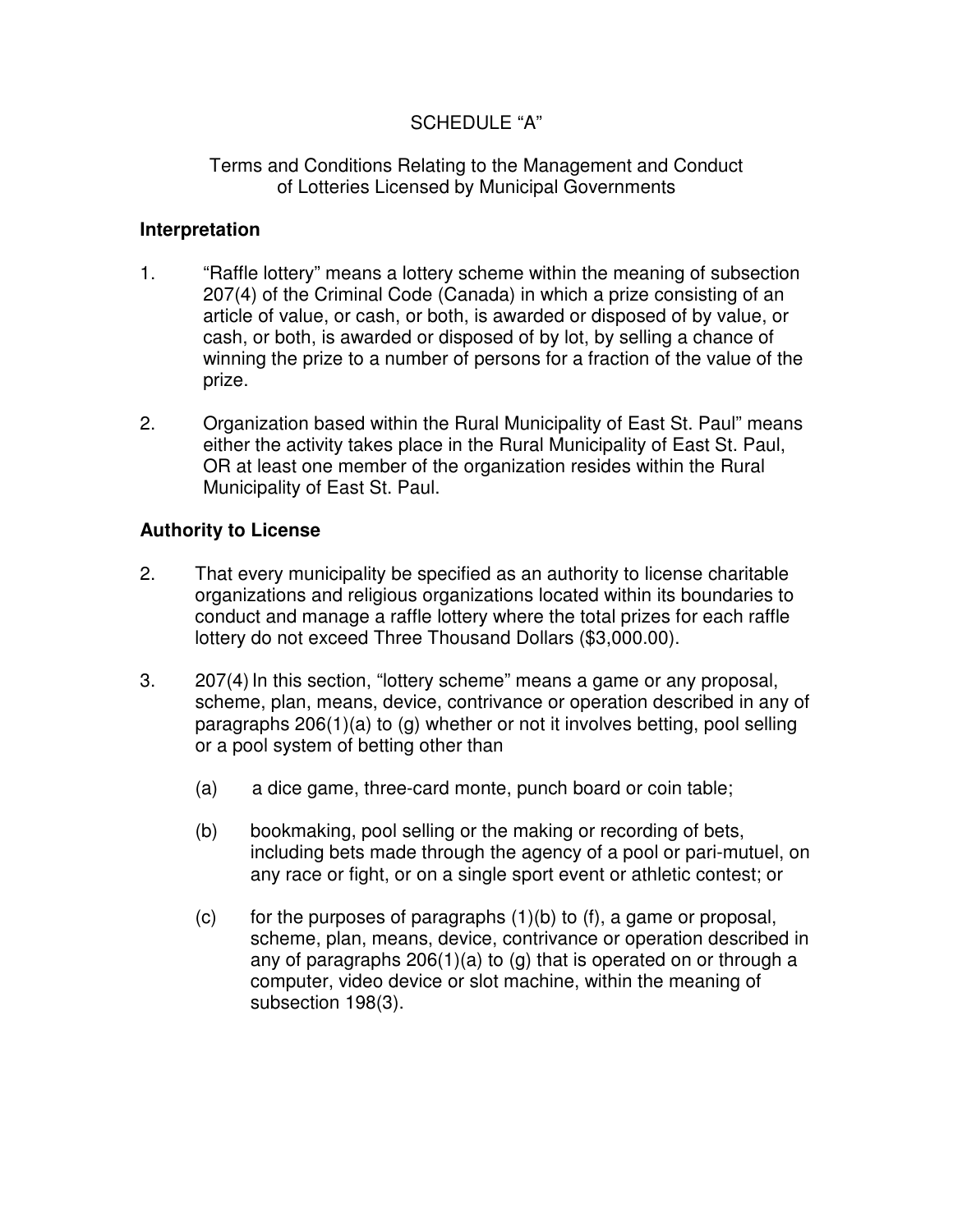#### **Licenses**

4. A copy of each license issued shall be forwarded to the head of the appropriate law enforcement agency acting on behalf of the municipality.

## **Operation of Lotteries**

- 5. The following terms and conditions shall apply with respect to the operation of lotteries licensed by municipalities:
	- (a) The licensee shall comply with sections 207 of the Criminal Code;
	- (b) The licensee shall conduct or allow to be conducted only the type of lottery provided in the application and the license;
	- (c) The licensee shall comply with all the terms and provisions set out in the application and the license;
	- (d) Such officers as the municipality may appoint, and all Peace Officers shall, at all reasonable times, have direct and unencumbered access to enquire into the nature, management and conduct of the proceedings for which the license has been granted, either prior to, during or after the conclusion of such proceedings;
	- (e) The licensee shall produce the license upon demand.
- 6. In addition to the terms and conditions set out in paragraph 5 above, each raffle lottery shall be subject to the following terms and conditions:
	- (a) each individual raffle lottery must have a license;
	- (b) the winner or winners shall be determined and publicized in the manner set out in the application;
	- (c) the licensee shall:
		- (i) indicate on the face of the tickets the license number, the name and address of the organization, the location, date and time at which the draw will be held, the number and nature of the prizes to be awarded, the ticket number, the name of the printer and the name of the licensing authority (Rural Municipality of East St. Paul);
		- (ii) provide for the consecutive numbering of tickets;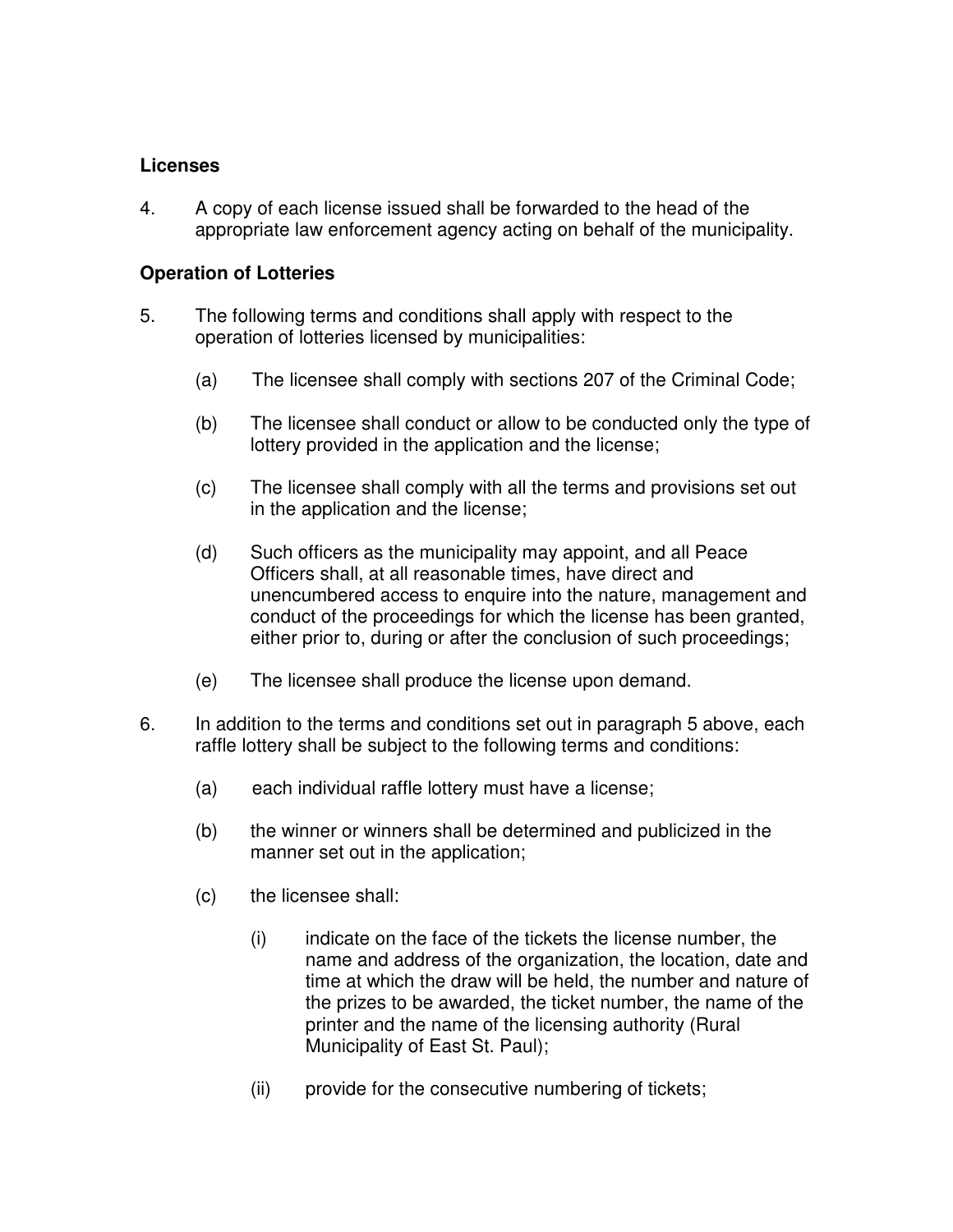- (iii) retain all unsold tickets and counter foils of sold tickets for a period of not less than 90 days from the date of the draw and produce them to such persons as may be authorized under paragraph 5(d), and,
- (iv) indicate in its application the numbers of tickets printed for sale.

## **Financial Accounting and Reporting**

7. The licensee shall keep and maintain financial records of the lottery scheme.

- 8. The gross receipts derived from the lottery scheme shall be used for the charitable or religious purpose or object as set out by the licensee in the application for license, less the cost of the prizes awarded, and such reasonable and necessary administrative expenses actually incurred in the management and conduct of the lottery, provided such expenses do not exceed 20% of the gross receipts.
- 9. The licensee shall submit to the municipality, not later than 30 days after the holding of each licensed lottery, a financial statement, a detailed list of the prizes including value, with the name, address and phone number of each winner and the prize awarded.
- 10. The financial statement submitted by the licensee shall, if so ordered by the municipality, be subject to audit, and when an audit is required, the costs of such audit shall be borne by the licensee.

#### **License Fees**

11. A license fee not exceeding 1.5% of the gross sales with a minimum fee of Five Dollars (\$5.00) shall be charged.

#### **Suspension or Cancellation of License**

- 12. A municipality may suspend or cancel a license for the breach of any term or condition.
- 13. The Attorney-General may, at any time suspend or cancel a license where, in his opinion, to do so is in the public interest.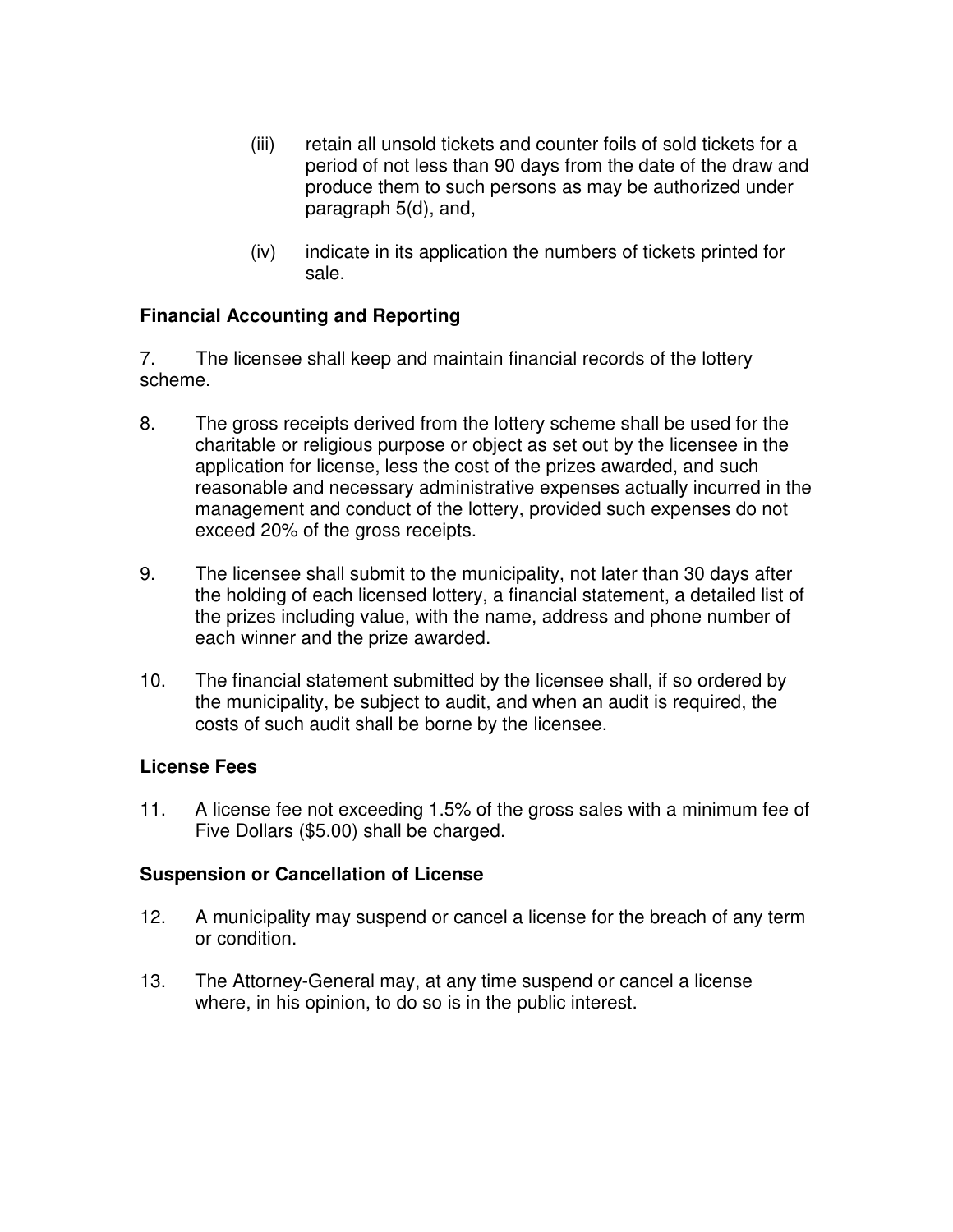## SCHEDULE "B"

#### RURAL MUNICIPALITY OF EAST ST. PAUL

#### **APPLICATION TO MANAGE AND CONDUCT A RAFFLE LOTTERY**

We, the undersigned, as two principal officers of record of \_\_\_\_\_\_\_\_\_\_\_\_\_\_\_\_\_\_\_\_ \_\_\_\_\_\_\_\_\_\_\_\_\_\_\_\_\_\_\_\_\_\_\_\_\_\_\_\_\_\_\_\_\_\_\_\_\_\_\_\_\_\_\_ apply for a license to manage and conduct a RAFFLE LOTTERY from the premises municipally known as the Rural Municipality of East St. Paul and between the dates specified, and for the charitable or religious objects or purposes, and in the manner described herein. 1. The charitable or religious objects or purposes to which the proceeds are to be allotted are described as: \_\_\_\_\_\_\_\_\_\_\_\_\_\_\_\_\_\_\_\_\_\_\_\_\_\_\_\_\_\_\_\_\_\_\_\_\_\_\_\_\_\_\_\_\_\_\_\_\_\_\_\_\_\_\_\_\_\_\_ \_\_\_\_\_\_\_\_\_\_\_\_\_\_\_\_\_\_\_\_\_\_\_\_\_\_\_\_\_\_\_\_\_\_\_\_\_\_\_\_\_\_\_\_\_\_\_\_\_\_\_\_\_\_\_\_\_\_\_ 2. The total value of all prizes to be awarded in the RAFFLE LOTTERY for which application is made is not to exceed Three Thousand Dollars (\$3,000.00) cash value, or merchandise or articles equivalent to market retail value. 3. Closing date for the sale of tickets will be and the draw for a winner or winners will be made at \_\_\_\_\_\_\_\_\_\_\_\_\_\_\_\_\_\_\_\_\_ \_\_\_\_\_\_\_\_\_\_\_\_\_\_\_\_ on \_\_\_\_\_\_\_\_\_\_\_\_\_\_\_\_\_\_ at \_\_\_\_\_\_\_\_\_\_\_ a.m./p.m. 4. A winner or winners will be determined by \_\_\_\_\_\_\_\_\_\_\_\_\_\_\_\_\_\_\_\_\_\_\_\_. 5. The total number of tickets to be printed will be \_\_\_\_\_\_\_\_\_\_\_\_\_\_ and all tickets will be numbered consecutively from  $10$ 

6. We have read, and have in our possession, and agree to comply with, the provisions of Schedule "A" – Terms and Conditions under which the Lottery License is Issued.

Signature Signature Signature

 $\overline{\phantom{a}}$  , where  $\overline{\phantom{a}}$  , where  $\overline{\phantom{a}}$  ,  $\overline{\phantom{a}}$  ,  $\overline{\phantom{a}}$  ,  $\overline{\phantom{a}}$  ,  $\overline{\phantom{a}}$  ,  $\overline{\phantom{a}}$  ,  $\overline{\phantom{a}}$  ,  $\overline{\phantom{a}}$  ,  $\overline{\phantom{a}}$  ,  $\overline{\phantom{a}}$  ,  $\overline{\phantom{a}}$  ,  $\overline{\phantom{a}}$  ,  $\overline{\phantom{a}}$  ,

\_\_\_\_\_\_\_\_\_\_\_\_\_\_\_\_\_\_\_\_\_\_\_\_\_\_\_\_\_\_ \_\_\_\_\_\_\_\_\_\_\_\_\_\_\_\_\_\_\_\_\_\_\_\_\_\_\_\_\_\_

| Name:    | Name:    |
|----------|----------|
| Address: | Address: |
| Phone #: | Phone #: |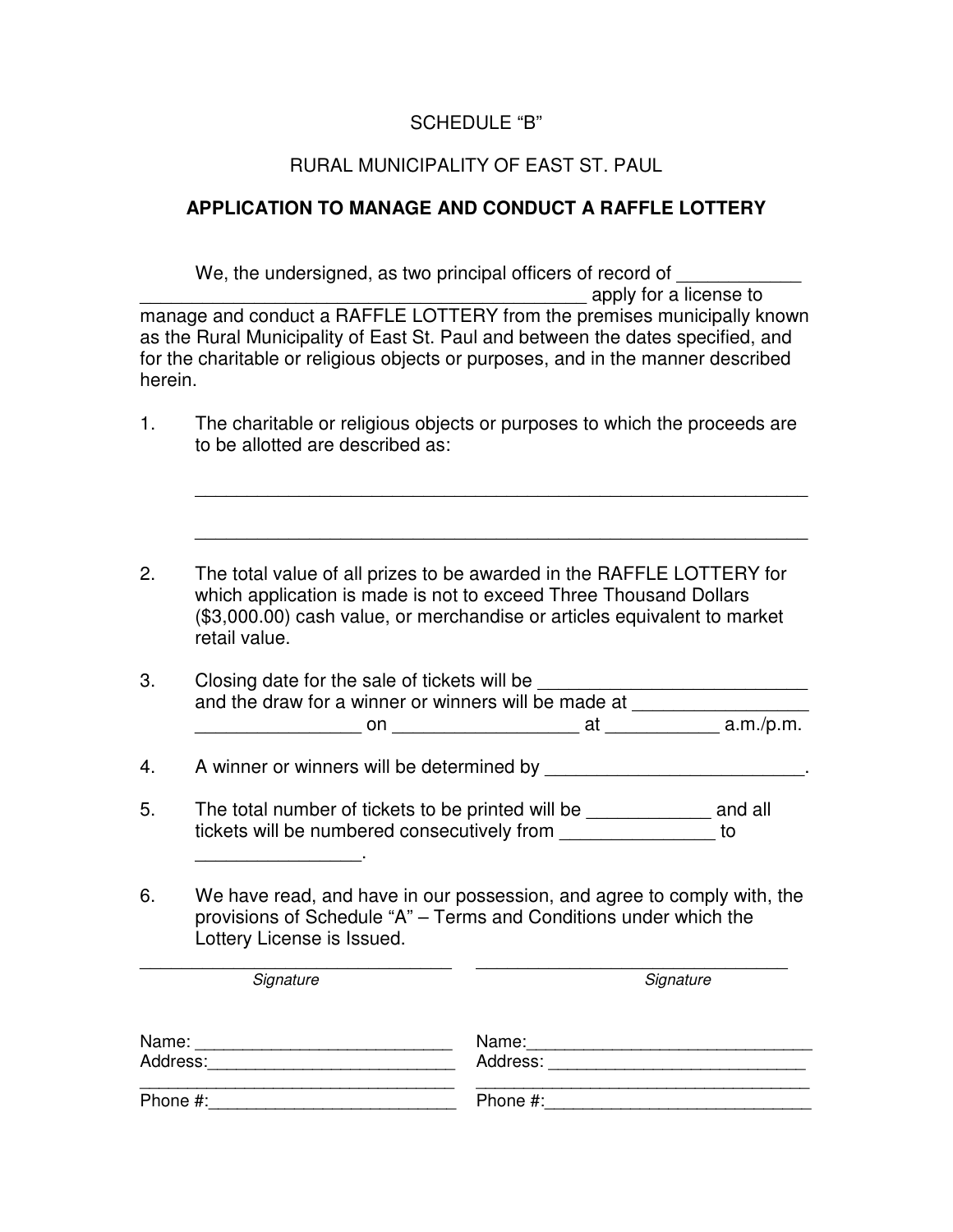# **CERTIFICATE**

|             |                                                                                                                             | and                                                                                  |  |
|-------------|-----------------------------------------------------------------------------------------------------------------------------|--------------------------------------------------------------------------------------|--|
| Officers of |                                                                                                                             |                                                                                      |  |
|             |                                                                                                                             | (organization)                                                                       |  |
|             |                                                                                                                             | of the Rural Municipality of East St. Paul, jointly and severally, do hereby certify |  |
| that:       |                                                                                                                             |                                                                                      |  |
| (1)         | We have knowledge of the matters herein set out,                                                                            |                                                                                      |  |
| (2)         | We have read over this application,                                                                                         |                                                                                      |  |
| (3)         | All facts stated and information furnished herein are true and                                                              |                                                                                      |  |
| correct,    |                                                                                                                             |                                                                                      |  |
| (4)         | We are the holders of the offices with descriptive title as set out and<br>appearing under our respective signatures below, |                                                                                      |  |
| (5)         | If a license is granted, we undertake to comply with all the terms<br>and conditions of such license.                       |                                                                                      |  |
|             |                                                                                                                             |                                                                                      |  |
|             | Signature                                                                                                                   | Signature                                                                            |  |
| Dated:      |                                                                                                                             |                                                                                      |  |

ISSUED UNDER THE AUTHORITY OF THE DEPARTMENT OF THE ATTORNEY-GENERAL, PROVINCE OF MANITOBA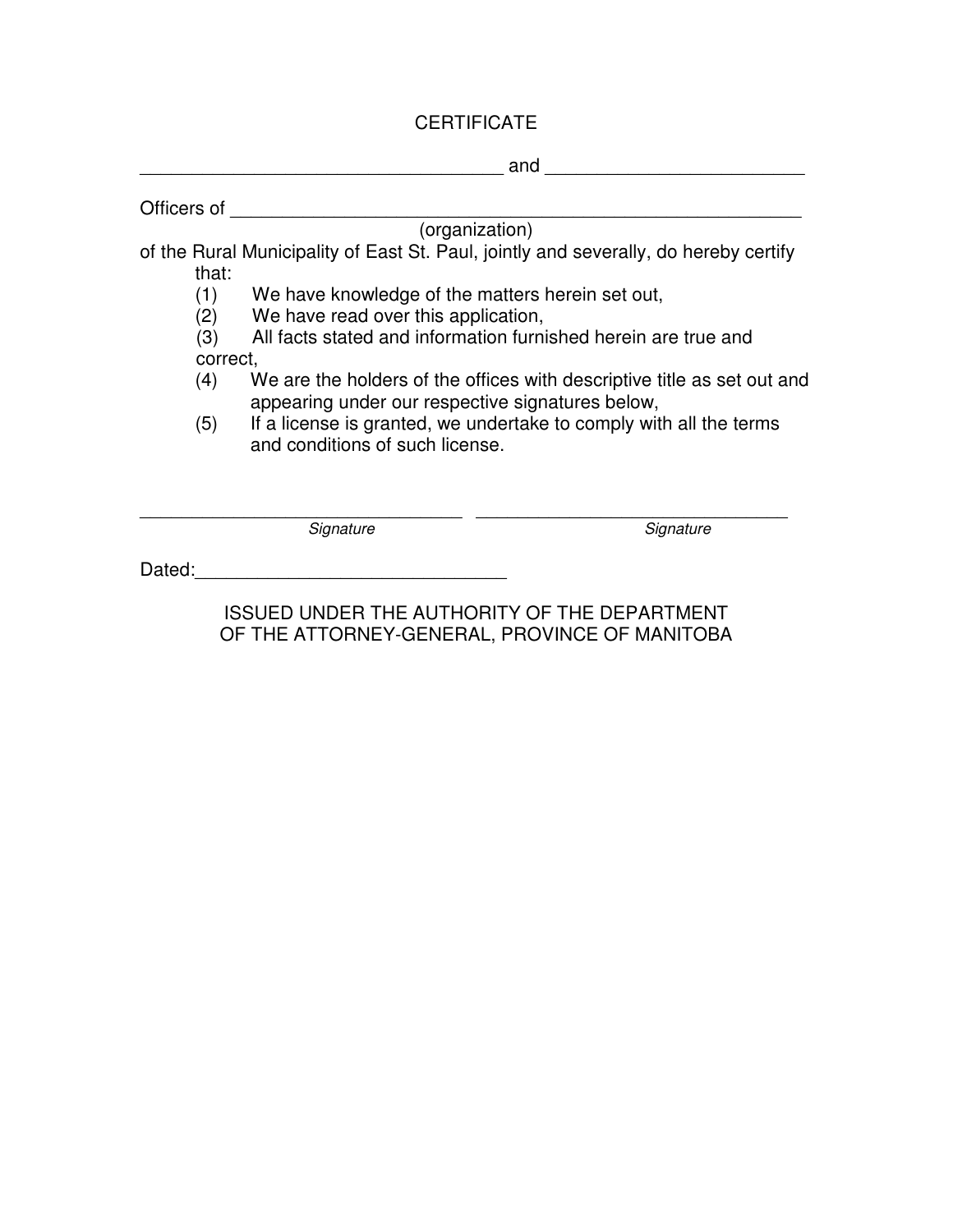## SCHEDULE "C"

## **RAFFLE LOTTERY LICENSE**

| No. |  |
|-----|--|
|     |  |

| is licensed to                                                                    |
|-----------------------------------------------------------------------------------|
| manage and conduct a Raffle Lottery Scheme at or from the premises                |
| municipally known as the Rural Municipality of East St. Paul, subject to all the  |
| terms and conditions as agreed to by the Licensee in its application, and upon    |
| the date or during the period and within the hours and the limits set out herein. |

| Date of Period: |
|-----------------|
|                 |

| - | auency:<br>-roc<br>.<br>$\overline{\phantom{a}}$ |
|---|--------------------------------------------------|
|---|--------------------------------------------------|

 $\mathsf{3)}$  Hours:  $\qquad \qquad \qquad$  to  $\qquad \qquad$ 

| 4). | Total value of all prizes in any lottery conducted under this license |
|-----|-----------------------------------------------------------------------|
|     | not to exceed \$3,000.00 in cash, or merchandise or articles at       |
|     | equivalent value.                                                     |

DATE OF ISSUE: \_\_\_\_\_\_\_\_\_\_\_\_\_\_\_\_\_\_\_\_\_\_\_\_\_\_\_\_\_\_\_\_\_

\_\_\_\_\_\_\_\_\_\_\_\_\_\_\_\_\_\_\_\_\_\_\_\_\_\_\_\_\_\_\_\_\_\_\_\_\_ Authorizing Licensing Officer

ISSUED UNDER THE AUTHORITY OF THE DEPARTMENT OF THE ATTORNEY-GENERAL, PROVINCE OF MANITOBA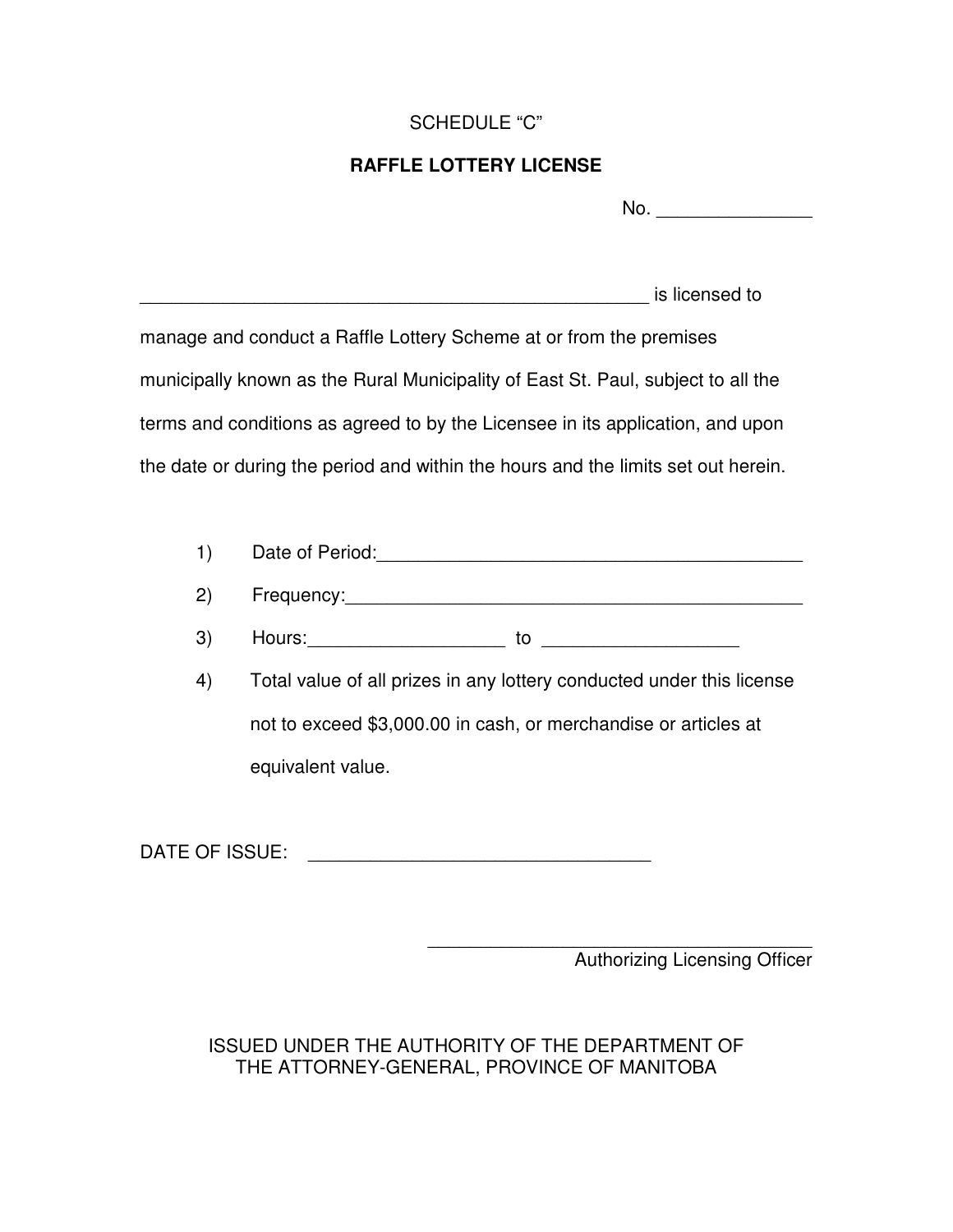## SCHEDULE "D"

#### **FINANCIAL REPORT**

 The Financial Report is to be submitted by the licensee to the Rural Municipality of East St. Paul as required by Section 14 of the Regulations pertaining to Lottery Licenses by Municipal Governments within 30 days following the draw date.

| Name of Licensing Municipal Government: Rural Municipality of East St. Paul                                                                                    |               |    |
|----------------------------------------------------------------------------------------------------------------------------------------------------------------|---------------|----|
|                                                                                                                                                                |               |    |
|                                                                                                                                                                |               |    |
|                                                                                                                                                                |               |    |
| <b>ACCOUNTING FOR FUNDS</b>                                                                                                                                    |               |    |
| Total Money Received From Ticket Sales (Gross Sales)<br>Less: Expenses<br>(Itemize by kinds of expenses such as printing of tickets,<br>and advertising, etc.) |               | \$ |
|                                                                                                                                                                | \$            |    |
| of Prizes (include written verification of cost<br>and/or donated value)                                                                                       |               |    |
| <u> 1989 - Jan James James Barnett, amerikan bahasa (j. 1989)</u>                                                                                              | $\frac{1}{2}$ |    |
| Details of Prizes Awarded:<br>Name and Address of Value of Prize<br>Winner                                                                                     |               |    |
| Total                                                                                                                                                          | \$            |    |